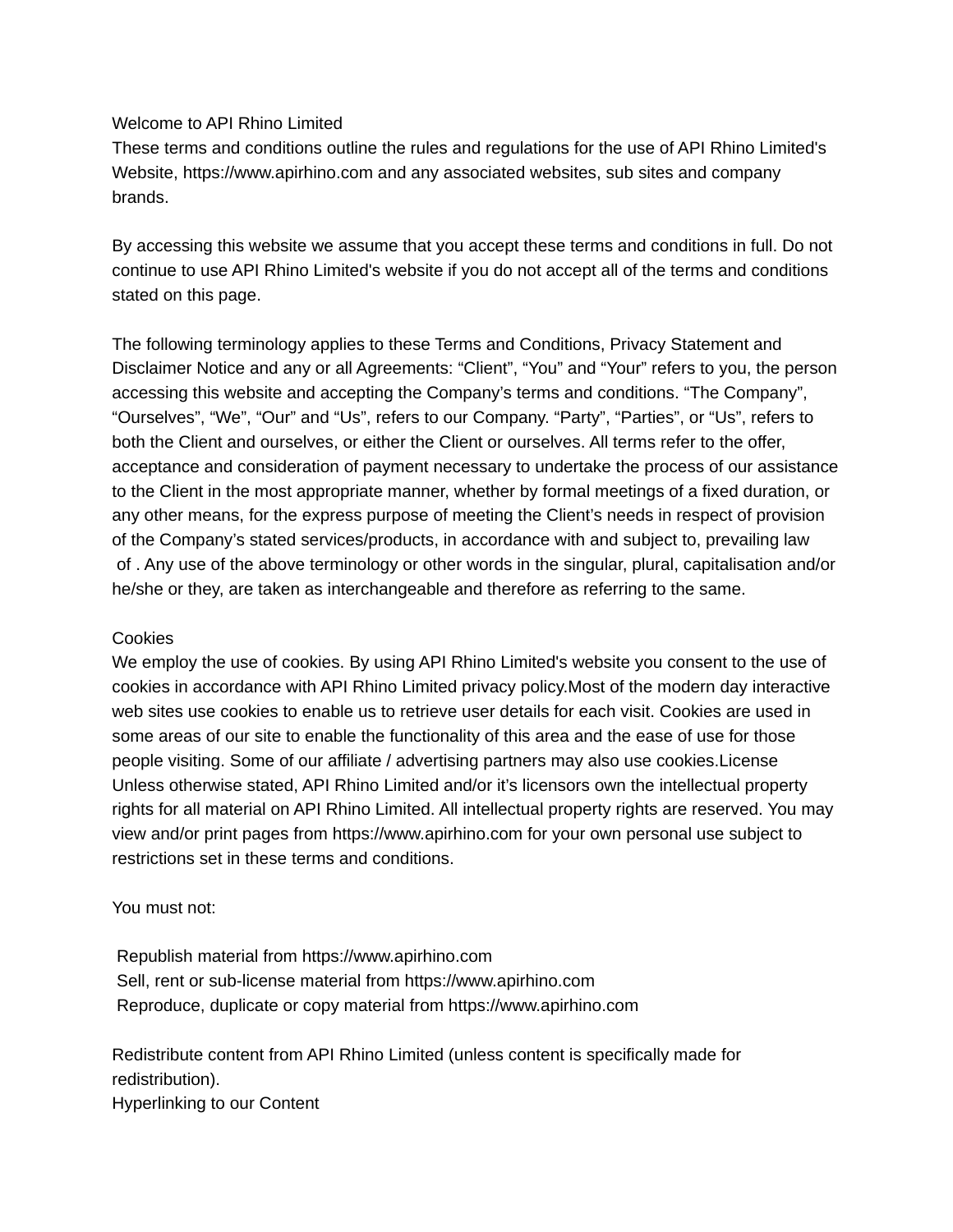The following organizations may link to our Web site without prior written approval:

Government agencies;

Search engines;

News organizations;

Online directory distributors when they list us in the directory may link to our Web site in the same manner as they hyperlink to the Web sites of other listed businesses; and System wide Accredited Businesses except soliciting non-profit organizations, charity shopping malls, and charity fundraising groups which may not hyperlink to our Web site.

These organizations may link to our home page, to publications or to other Web site information so long as the link: (a) is not in any way misleading; (b) does not falsely imply sponsorship, endorsement or approval of the linking party and its products or services; and (c) fits within the context of the linking party's site.

We may consider and approve in our sole discretion other link requests from the following types of organizations:

dot.com community sites;

associations or other groups representing charities, including charity giving sites, online directory distributors; internet portals; accounting, law and consulting firms whose primary clients are businesses; and educational institutions and trade associations.

We will approve link requests from these organizations if we determine that: (a) the link would not reflect unfavourably on us or our accredited businesses (for example, trade associations or other organizations representing inherently suspect types of business, such as work-at-home opportunities, shall not be allowed to link); (b) the organization does not have an unsatisfactory record with us; (c) the benefit to us from the visibility associated with the hyperlink outweighs the absence of ; and (d) where the link is in the context of general resource information or is otherwise consistent with editorial content in a newsletter or similar product furthering the mission of the organization.

These organizations may link to our home page, to publications or to other Web site information so long as the link: (a) is not in any way misleading; (b) does not falsely imply sponsorship, endorsement or approval of the linking party and it products or services; and (c) fits within context of the linking party's website.

If you are among the organizations listed in paragraph 2 above and are interested in linking to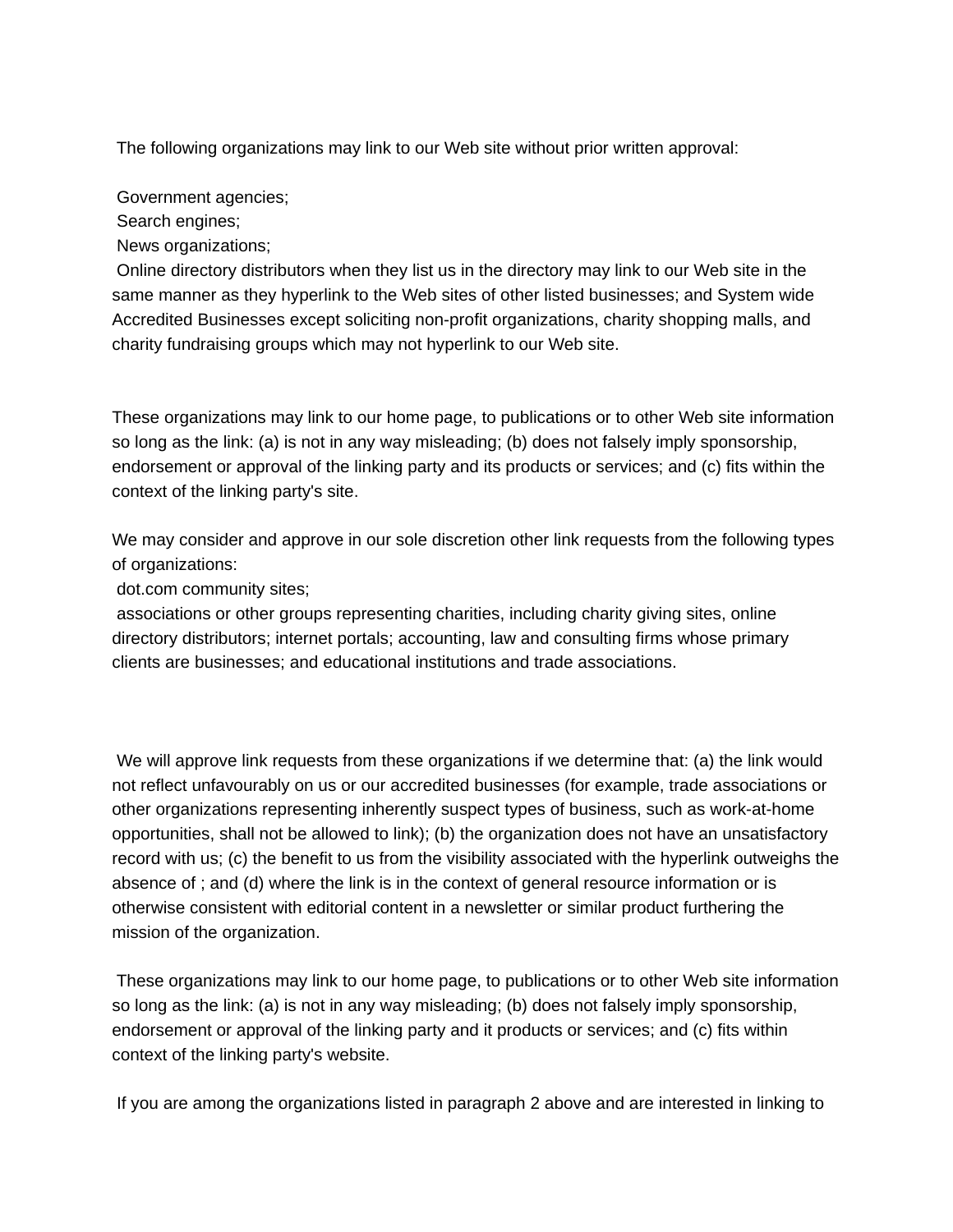our website, you must notify us by sending an e-mail to solutions@apirhino.com. Please include your name, your organization name, contact information (such as a phone number and/or e-mail address) as well as the URL of your site, a list of any URLs from which you intend to link to our Web site, and a list of the URL(s) on our site to which you would like to link. Allow 2-3 weeks for a response.

Approved organizations may hyperlink to our Web site as follows:

By use of our corporate name; or

By use of the uniform resource locator (Web address) being linked to; or

By use of any other description of our Web site or material being linked to that makes sense within the context and format of content on the linking party's site.

No use of the API Rhino Limited logo or other artwork will be allowed for linking absent a trademark license agreement.

## I frames

Without prior approval and express written permission, you may not create frames around our Web pages or use other techniques that alter in any way the visual presentation or appearance of our Web site.

Reservation of Rights

We reserve the right at any time and in its sole discretion to request that you remove all links or any particular link to our Web site. You agree to immediately remove all the links to our Web site upon such request. We also reserve the right to amend these terms and conditions and its linking policy at any time. By continuing to link to our Web site, you agree to be bound to and abide by these linking terms and conditions.

Removal of links from our website

If you find any link on our Web site or any linked web site objectionable for any reason, you may contact us about this. We will consider requests to remove links but will have no obligation to do so or to respond directly to you.

While we endeavour to ensure that the information on this website is correct, we do not warrant its completeness or accuracy; nor do we commit to ensuring that the website remains available or that the material on the website is kept up to date.

Content Liability

We shall have no responsibility or liability for any content appearing on your Web site. You agree to indemnify and defend us against all claims arising out of or based upon your Website. No link(s) may appear on any page on your Web site or within any context containing content or materials that may be interpreted as

Libellous, obscene or criminal, or which infringes, otherwise violates, or advocates the infringement or other violation of, any third party rights.

Disclaimer

To the maximum extent permitted by applicable law, we exclude all representations, warranties and conditions relating to our website and the use of this website (including, without limitation,